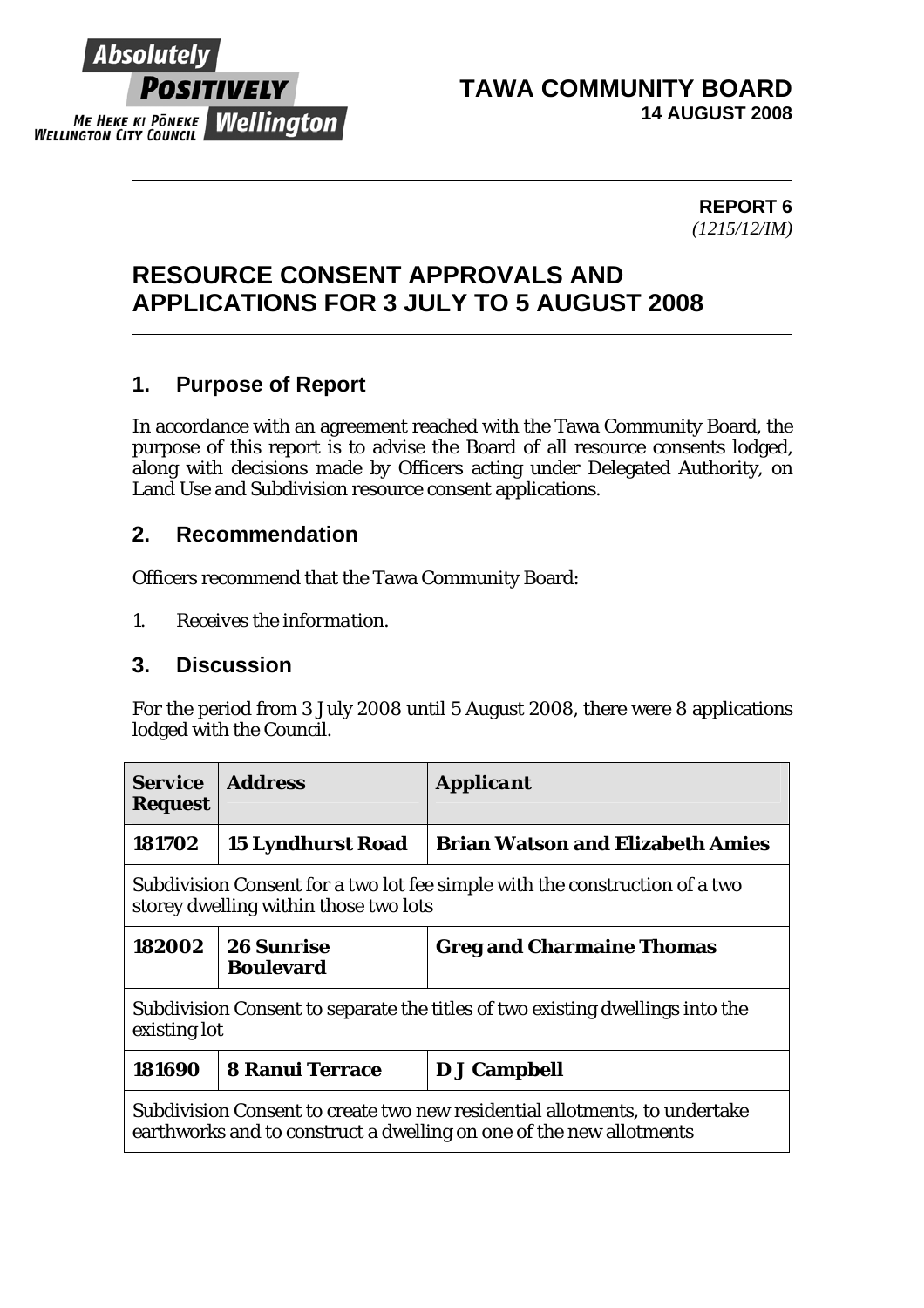| 182387                                                                                                                                                 | <b>13 Mascot Street</b>     | <b>Jane and Simon Smelt</b>                     |  |  |
|--------------------------------------------------------------------------------------------------------------------------------------------------------|-----------------------------|-------------------------------------------------|--|--|
| Earthworks Consent to replace an existing retaining wall which involves filling<br>and moving the retaining walls and to extend the vehicle turnaround |                             |                                                 |  |  |
| 182476                                                                                                                                                 | 193 Woodman<br><b>Drive</b> | <b>Mary and Joseph Walsh</b>                    |  |  |
| Land Use Consent to erect a single detached dwelling                                                                                                   |                             |                                                 |  |  |
| 181758                                                                                                                                                 | <b>36A Mahoe Street</b>     | <b>Terra Vision Limited</b>                     |  |  |
| Land Use and Subdivision Consent for dividing lot two into three fee simple<br>allotments, two for residential buildings and one for car parking       |                             |                                                 |  |  |
| 182480                                                                                                                                                 | <b>89 Oxford Street</b>     | <b>Tawa Return Services Association</b><br>Inc. |  |  |
| Land Use Consent to construct a deck on top of the Tawa Services Bowling<br>Clubs locker room                                                          |                             |                                                 |  |  |
| 181698                                                                                                                                                 | <b>8 Chester Road</b>       | <b>James Rees-Thomas</b>                        |  |  |
| Change of Condition to seek approval to use an existing apartment to rent out<br>to family members of the owner                                        |                             |                                                 |  |  |

For the period from 3 July 2008 until 5 August 2008, there were 8 applications approved under delegated authority.

| <b>Service</b><br><b>Request</b>                                                                                                                                                         | <b>Address</b>           | <i><b>Applicant</b></i>                                                                                                                      |  |  |
|------------------------------------------------------------------------------------------------------------------------------------------------------------------------------------------|--------------------------|----------------------------------------------------------------------------------------------------------------------------------------------|--|--|
| 181492                                                                                                                                                                                   | <b>56 Woodman Drive</b>  | <b>Stuart and Maxine Gordon</b>                                                                                                              |  |  |
| Land Use Consent for additions and alterations which includes a new glazed<br>conservatory to the existing front entry deck and the enclosing of an existing<br>carport to form a garage |                          |                                                                                                                                              |  |  |
| 179706                                                                                                                                                                                   | <b>1 Kereru Bend</b>     | Lot 1 - E J Douch, D I and W M Jack, Lot<br>2 - W M & J A MacKay, Lot 3 -D & H<br>Bray, Lot 4 - Island Bay Property<br><b>Management Ltd</b> |  |  |
| Subdivision Consent to convert existing unit titles into freehold titles with no<br>change of land use on the site                                                                       |                          |                                                                                                                                              |  |  |
| 176388                                                                                                                                                                                   | <b>6B Hillary Street</b> | <b>Sanctuary Cottages Ltd</b>                                                                                                                |  |  |
| Land Use Consent for two townhouses with consideration of an additional<br>forth unit                                                                                                    |                          |                                                                                                                                              |  |  |